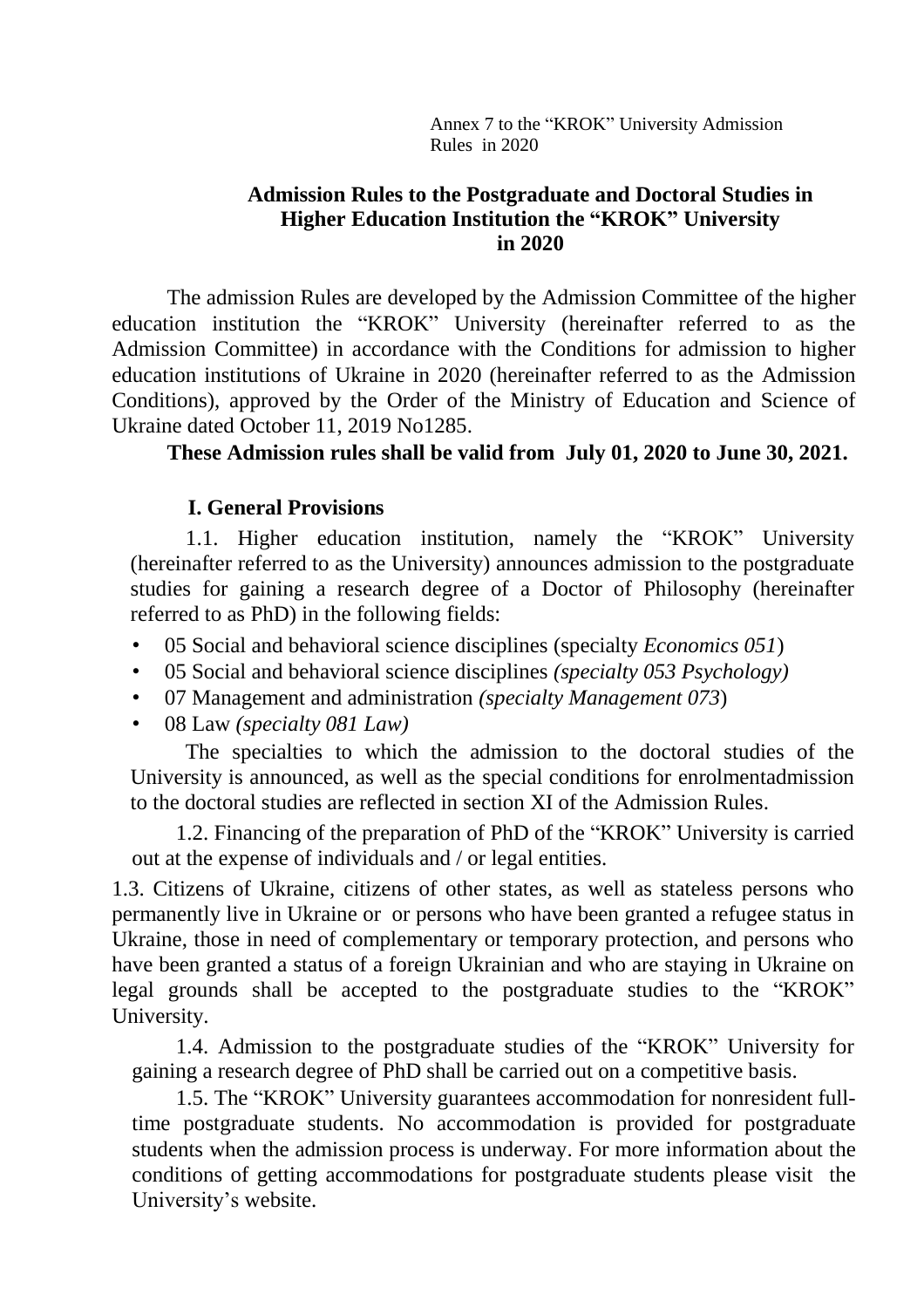1.6. The University provides unhindered access to classrooms, laboratories and other infrastructure for postgraduate students (doctoral students) with special needs/disabilities, taking into account their limitations due to their health, according to the legislation of Ukraine. If the structural features of the University building do not allow for easy access to individual premises, the University provides such graduate students (doctoral students) with all the necessary assistance.

1.7. All the persons studying at the University shall have equal rights and obligations.

#### **II. Organization of admission to the postgraduate studies of the "KROK" University.**

2.1. The Selection Committee (hereinafter referred to as the Selection Committee), the composition of which is approved by the order of the Rector, shall organize the admission of applicants to the postgraduate studies at the University. The Selection Committee shall act according to the Regulations on the Selection Committee approved by the order of the Rector.

2.2. All issues related to admission to the postgraduate studies in the University shall be solved by the Admission (Selection) Committee at its meetings. Decisions of the Admission Committee are made public on information stands of the Admission Committee and also on the official website of the University, as a rule, the day of their adoption, but not later than the day following enrolment.

## **III. Requirements for the level of education for those entering the postgraduate studies**

3.1. To the postgraduate studies for gaining a PhD based on results of entrance examinations the persons who have received a Master's degree (educational qualification level of a specialist) shall be accepted.

For studies for gaining A Doctor of Science on the basis of a Master's degree obtained in specialty different from the chosen one in the postgraduate studies, admission shall be subject to successful completion of additional entrance examinations.

## **IV. Terms of acceptance of applications and documents, entrance examinations, competitive selection and enrolment for studies.**

4.1. The working schedule of the Selection Committee (week days and hours): From March 16 to April 3, 2020 – from 10:00 to 19:00 on working days;

From August 10 to September 11, 2020 – from 10:00 to 19:00 on working days; From November 2 to November 20, 2020 – from 10:00 to 19:00 on working

days. On holidays, Selection Committee for the post graduate studies does not work.

4.2. Acceptance of applications and documents, entrance examinations, competitive selection and enrolment for studies is conducted according to the following time frame: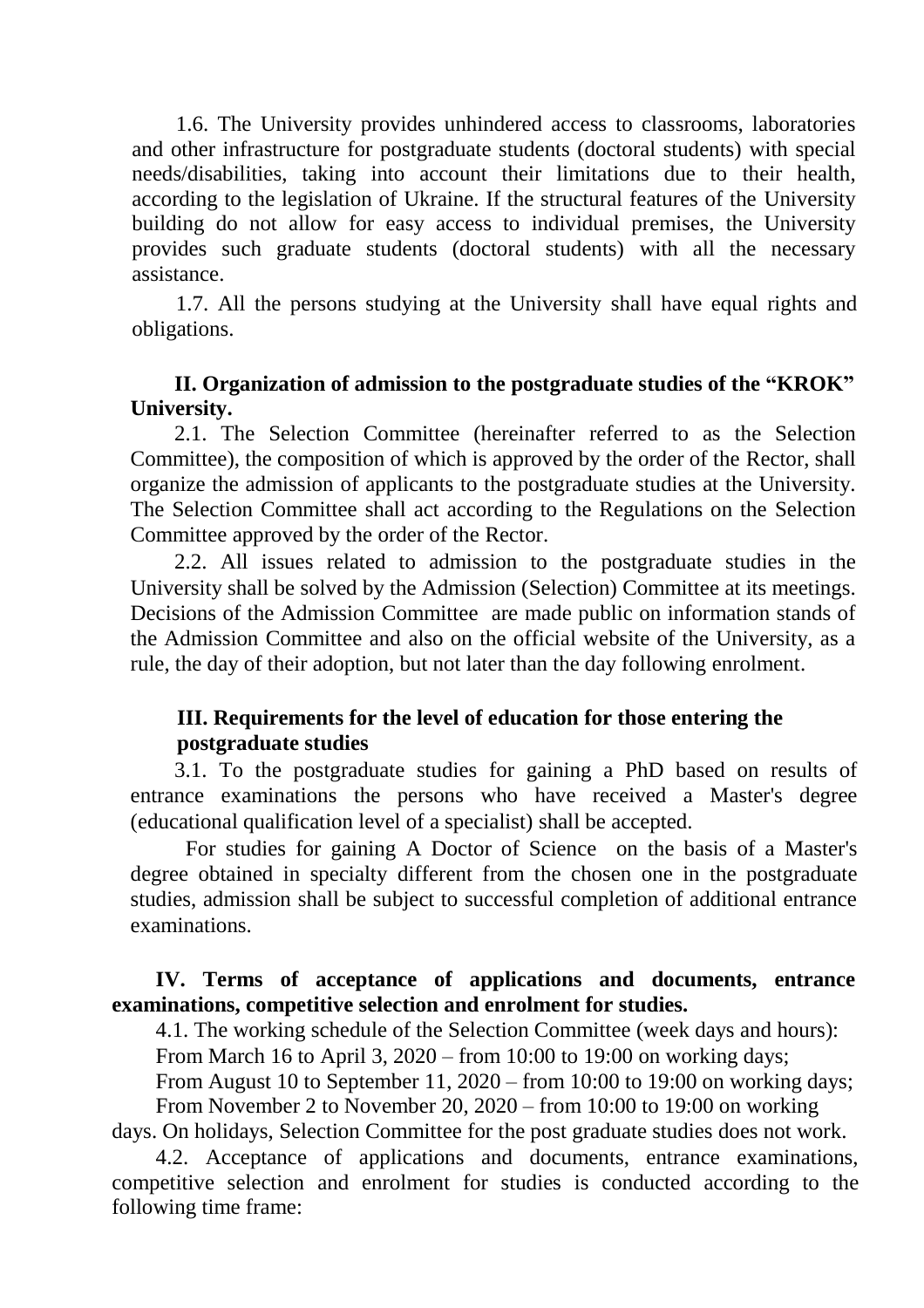| Acceptance of applications and                  |  |
|-------------------------------------------------|--|
|                                                 |  |
| documents:                                      |  |
| Stage I:<br>March 16 to April 3, 2020           |  |
| Stage II:<br>August 10 to September 11, 2020    |  |
| Stage III:<br>November 2 to November 20, 2020   |  |
| Conducting interviews with applicants           |  |
| to the postgraduate studies; reviewing          |  |
| reports (submitting research                    |  |
| publications)                                   |  |
| Stage I:<br>April 6 to April 10, 2020           |  |
| Stage II:<br>August 14 to September 18, 2020    |  |
| Stage III:<br>November 23 to November 27, 2020  |  |
| Conducting entrance examinations to the         |  |
| postgraduate studies                            |  |
| Stage I:<br>April 13 to April 24, 2020          |  |
| Stage II:<br>September 21 to September 25, 2020 |  |
| Stage III:<br>November 30 to December 11, 2020  |  |
|                                                 |  |
| Terms for making results of                     |  |
| entrance examinations public (the latest)       |  |
| Stage I:<br>April 27, 2020                      |  |
| September 28, 2020<br>Stage II:                 |  |
| December 14, 2020<br>Stage III:                 |  |
| Terms for enrolment of applicants to the        |  |
| postgraduate studies                            |  |
| (the latest)                                    |  |
| April 30, 2020<br>Stage I:                      |  |
| October 1, 2020<br>Stage II:                    |  |
| Stage III:<br>December 18, 2020                 |  |

# **V. The procedure for accepting applications and documents for admission to the postgraduate studies in the "KROK" University**

5.1. Applicants to the postgraduate studies shall submit an application to the University for participation in competitive selection (hereinafter referred to as the application) on paper. The application on paper is submitted to the Admission Committee by an applicant personally. The application shall be processed in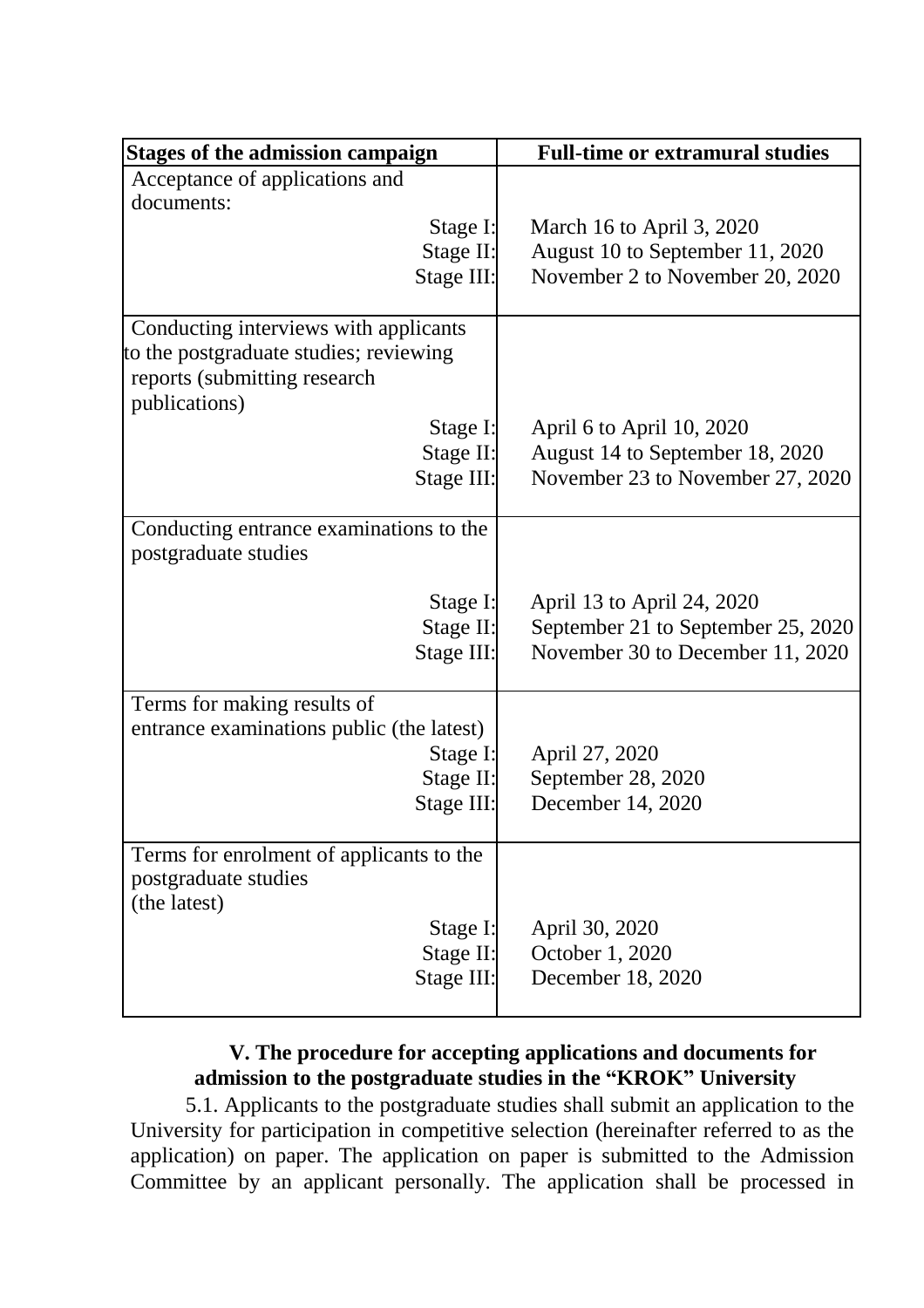accordance with the requirements of the Law of Ukraine "On personal data protection".

5.2.Applicants indicate the branch of knowledge, specialty and form of education in their application.

5.3. When submitting an application on paper, an applicant shall present in person the following:

- a document certifying identity and citizenship (passport of a citizen of Ukraine, passport of a citizen of Ukraine for travelling abroad or other document in accordance with article 5 of the Law of Ukraine On citizenship);
- a document of state standard (the original) of the previously obtained educational degree, on the basis of which the admission is made and an addenda thereto.

Upon a request of an applicant the Admission Committee shall certify a copy of the document of the state standard of the previously obtained educational degree, on the basis of which the admission is made and an addenda thereto.

5.4. Along with an application on paper an applicant also shall submit the following, namely:

- a copy of an identity document and a citizenship certificate;

- a document of state standard of the previously obtained educational degree, on the basis of which the admission is made and an addenda thereto, on his/her own discretion –these could be originals or copies certified by a notary officer;

- a personal form of staff accounting;

- a medical certificate about health status according to the form No286-u;

- a list of publications (if any);

- postgraduate students who do not have publications, shall submit scientific reports on their chosen specialty ;

- six color photos, size 3 x 4 cm;

- a research proposal (see Annex A).

A research proposal is a scientific text up to 5 pages (excluding the title page), prepared by an applicant for the postgraduate studies, which sets grounds for the topic of a future dissertation research, its relevance, a state of development of the problem in domestic and foreign research works, a scientific problem, possible solutions to the tasks set and the like.

Other documents or copies thereof shall be submitted by an applicant, if this is due to the special conditions of enrolment in the relevant specialties established by law. Such documents shall be submitted within the time frame specified for the acceptance of documents (but not later than the term set for taking a decision by the Selection Committee on recommending applicants for enrolment).

5.5. All copies of the documents shall be certified by the Selection Committee on the basis of the originals provided or in accordance with the procedure set forth by the legislation. Copies of documents not certified in accordance with the established procedure when no originals are submitted shall not be accepted.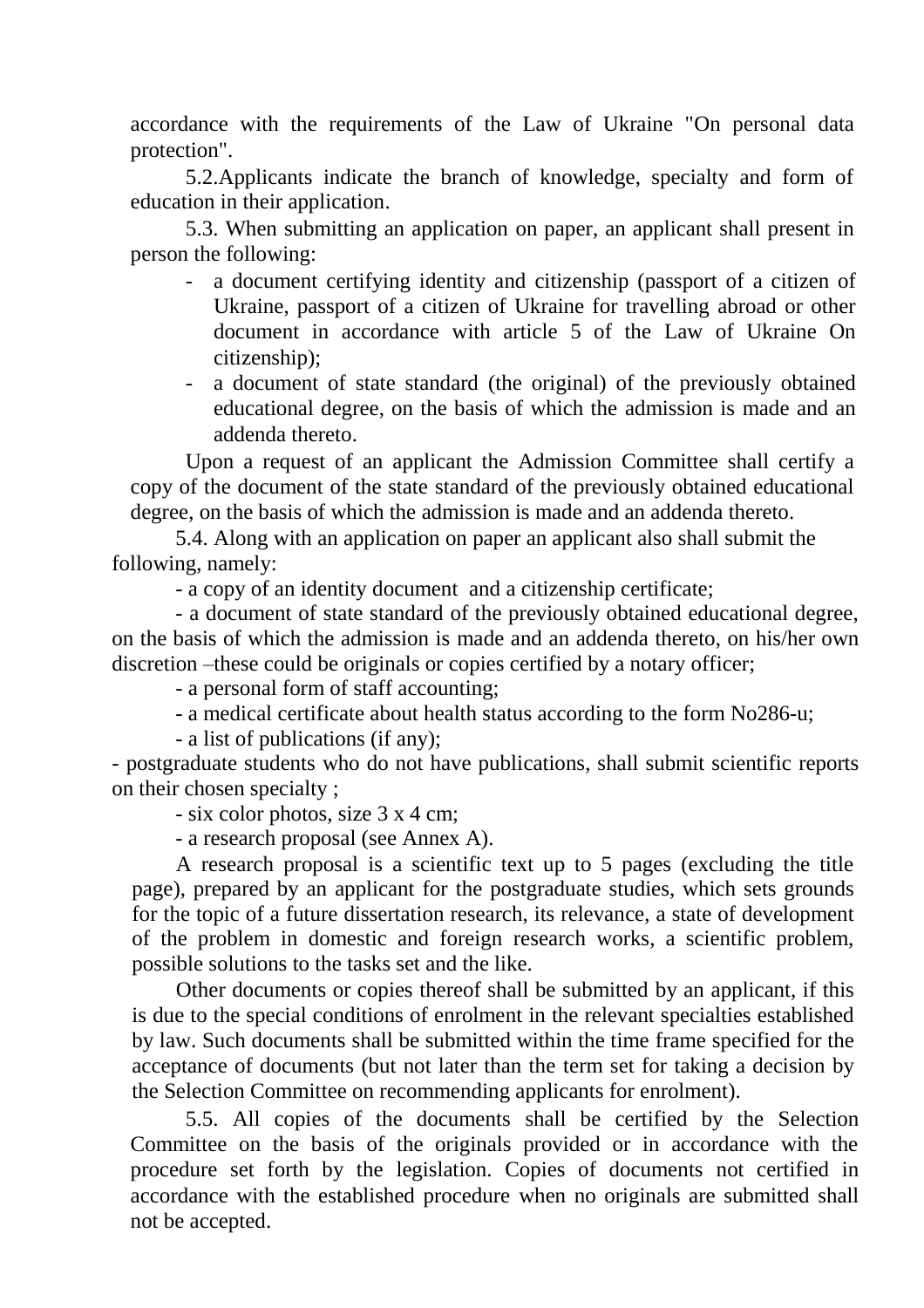5.6. Applicants who by the time of admission to the postgraduate studies had passed all or several PhD entrance examinations are exempted from the relevant entrance exams to the postgraduate studies. For such applicants grades of their PhD entrance examinations shall be re-credited (subject to the provision of the original PhD certificate).

5.7. The Selection Committee shall consider applications and documents of applicants and take a decision on participation in the competitive selection for admission to the postgraduate studies in the "KROK" University.

5.8. The fact of familiarization of an applicant with the Admission Rules shall be fixed in an applicant's request and supported by his/her personal signature when submitting the application on paper.

5.9. A person applying for admission to the postgraduate studies (military postgraduate studies) who submits a diploma issued by a foreign higher education institution shall have the right to the entrance examinations on an basis equal to other persons. Enrolment of such an applicant shall be carried out in case of his/her successful passing of the entrance examinations and the decision taken by the Academic Council on the recognition of his/her diploma.

# **VI. Competitive selection, its organization and procedure for it**

6.1. The entrance examinations for studies for gaining a PhD shall consist of the following:

an entrance examination in a specialty (in the scope of the higher education curriculum for a Master's degree in the relevant specialty);

- an entrance examination in a foreign language (upon a discretion of the Academic Council of the University in the scope that corresponds to B2 level of the Common European Framework of Reference for Languages ). An applicant who has confirmed his/her level of proficiency, particularly in English, with a valid TOEFL test certificate, or International English Language Testing System, or a Cambridge English Language Assessment Certificate; in German with a valid TestDaF certificate (not lower than B2 level of the Common European Framework of Reference for Languages or of a similar level); in French with a valid DELF or DALF test certificate (not lower than B2 level of the Common European Framework of Reference for Languages or of a similar level), shall be exempted from taking the entrance examination in a foreign language. When defining the results of the competition these certificates shall be treated as equal to results of the entrance examination in a foreign language with the highest score;

- other forms of entrance examinations.

Entrance examinations may be conducted orally, in writing or otherwise. Based on the results of those the Commission shall draw up a Protocol and submit it to the Selection Committee.

Applicants to the postgraduate studies from another field of knowledge (specialty) than that specified in their Master's degree, shall be assigned with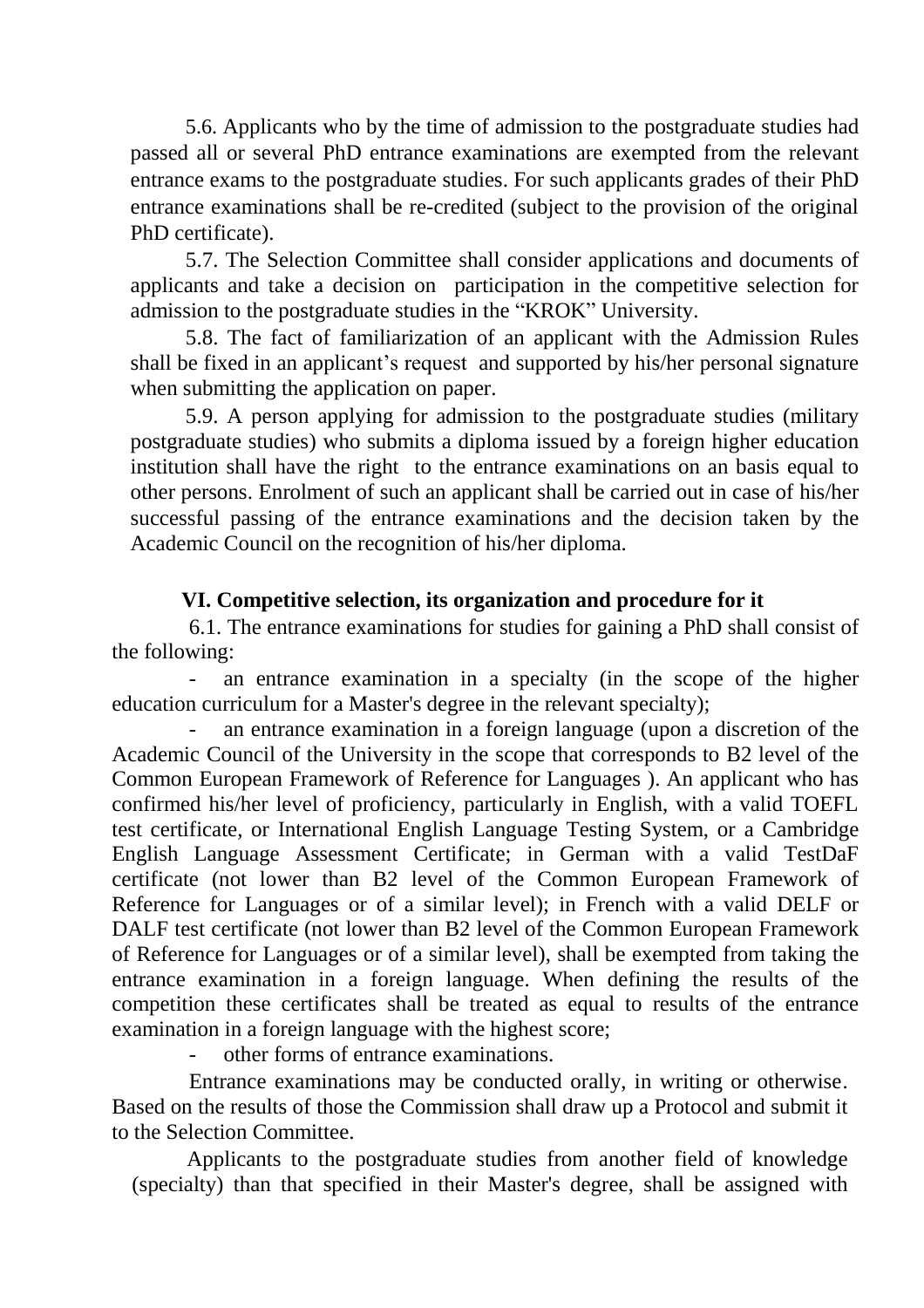additional entrance examinations, i.e. an interview at the specialty oriented department and presentation of their research proposals.

6.2. For applicants for the educational and scientific degree of PhD, a competitive score is calculated as a sum of the result of the entrance examination in the specialty, the entrance examination in a foreign language (English, German, French or Spanish), and other additional indicators of the competitive selection.

Table 1

| #   | Title of works                                           | Score          |  |
|-----|----------------------------------------------------------|----------------|--|
| 1.  | Entrance examination in a foreign language               |                |  |
| 2.  | Entrance examination in the specialty                    | $0 - 5$        |  |
| 3.  | Additional examination (if necessary)                    | $0 - 5$        |  |
| 4.  | Research proposal                                        | $0 - 5$        |  |
| 5.  | Report                                                   | $0 - 5$        |  |
| 6.  | Thesis at conferences (according to the specialty)       |                |  |
|     | All-Ukraine                                              |                |  |
|     | International (in Ukraine)                               | $\overline{c}$ |  |
|     | International (abroad)                                   | 5              |  |
| 7.  | Article in a Ukrainian professional journal (category B) | 10             |  |
| 8.  | Article in a Ukrainian professional journal (category C) | 15             |  |
| 9.  | Article in a foreign journal                             |                |  |
|     | in Ukrainian                                             | 10             |  |
|     | in a foreign language                                    | 20             |  |
| 10. | Article in a Ukrainian journal (category A)              | 20             |  |
| 11. | Article in a foreign journal indexed in Scopus or WOS    | 25             |  |

The evaluation scale for the results of the entrance examinations

Based on the results of each examination provided by the Rules, a Protocol shall be drawn up, which shall be submitted to the Selection Committee. The results of the evaluation of research papers are added to the received scores, which is also noted down in the Protocol.

An applicant shall be allowed to participate in the competitive selection for enrolment to the postgraduate studies, if the score of each examination is at least three. The result of the entrance examination in the specialty is a priority against other entrance examinations.

The results of the entrance examinations to the postgraduate studies shall be valid for admission to the postgraduate studies of the University during 12 months.

6.3. In case of getting the same score, applicants recommended for admission to the postgraduate studies by the Academic Council of the higher education institution (faculty) at the place of study, who have successfully completed a Master's degree and passed all or several PhD entrance examinations, have a preferential right for enrolment to the postgraduate studies.

6.4. Persons who have passed all PhD entrance examinations, subject to submitting the original certificates, shall be exempted from the entrance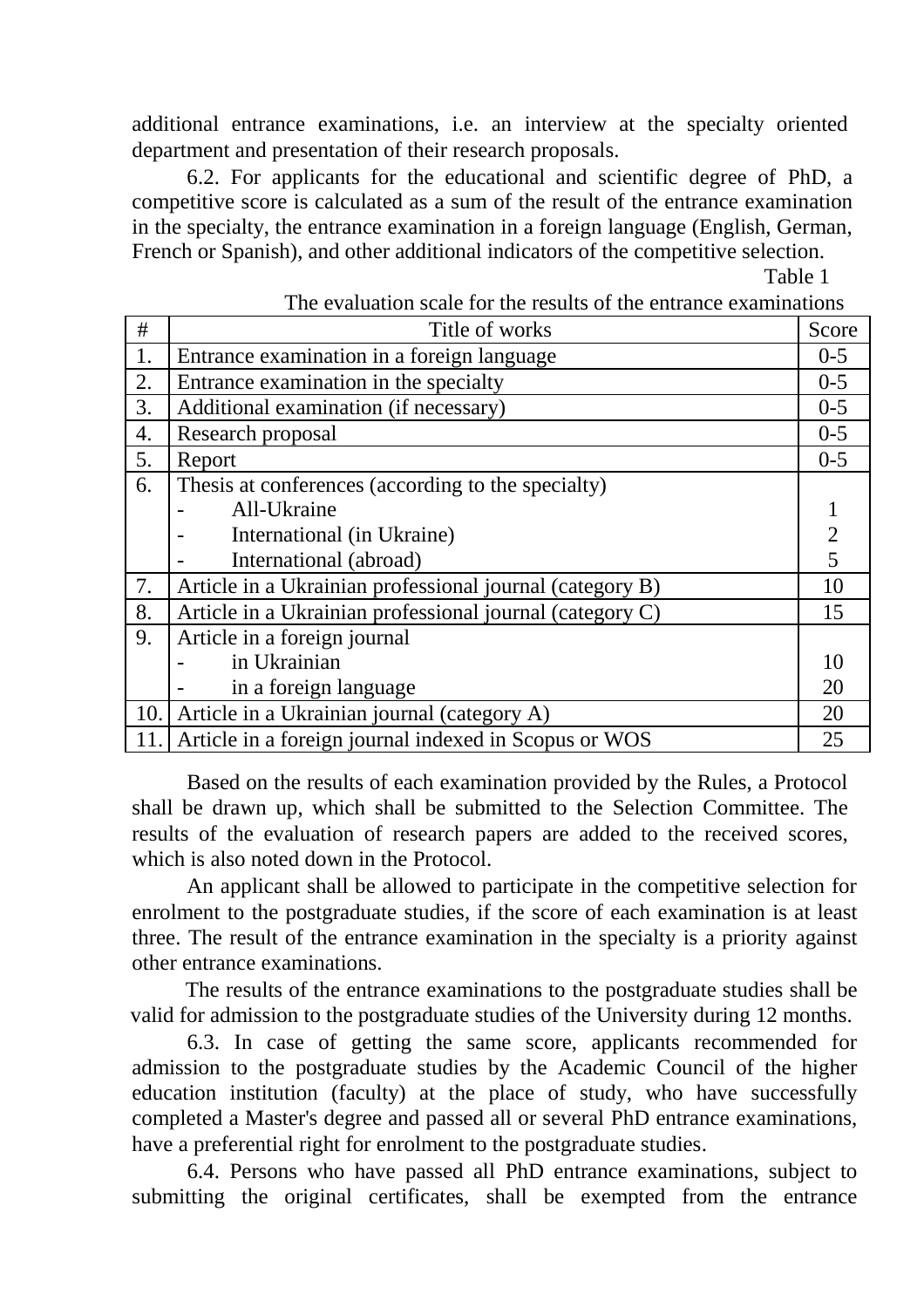examinations, but shall be interviewed at the specialty oriented department. The interview results shall be evaluated based on a five-point scale.

6.5. Persons who without good reason failed to show up at the entrance examinations at a scheduled time, persons whose knowledge was assessed at a level below the minimum one established by the Rules as well as persons who withdrew the documents after the term for acceptance of documents shall not be allowed to participate in the further entrance examinations and the competitive selection.

Retaking of the entrance examinations within one stage of the admission round shall not be allowed.

6.6. Appeals against the results of entrance examinations conducted by the University shall be considered by the Appeal Commission of the University; its composition and procedure for its operation are approved by the order of the Rector. The appeal concerning changing of score shall be submitted in writing to the Selection Committee the day of taking an entrance examination or the day when its results are announced. The appeal shall be considered at the meeting of the Appeal Commission the next working day the latest after its filing, usually in the presence of the applicant. Additional testing of applicants during the consideration of the appeal is not carried out.

6.7. Announcement of results of the entrance examinations usually takes place the day when they are conducted till 19:00, but not later than 12:00 the next day. The results are made public on the website and on the information stand of the Admission (Selection) Commission.

## **VII. Admission based on an interview**

7.1. According to the results of an interview, persons who have passed all PhD entrance examinations shall be enrolled to the postgraduate studies of the University.

7.2. The interview program shall be approved by the Chairman of the Selection Committee.

7.3. Persons who, based on the interview results , are not recommended for admission to the studies, shall have the right to participate in the competition on a general basis.

## **VIII. Formation and publication of the rating list**

8.1. The rating list of applicants to the postgraduate studies is formed by categories in the following sequence:

-applicants recommended for enrolment based on the interview results;

-applicants recommended for enrolment based on competition.

8.2.The rating list shall be arranged following the competitive score from the highest to lowest within each category specified in paragraph 8.1 of this section.

8.3. The rating list of applicants shall contain the following information:

-a surname, first name and patronymic (middle name) of an applicant;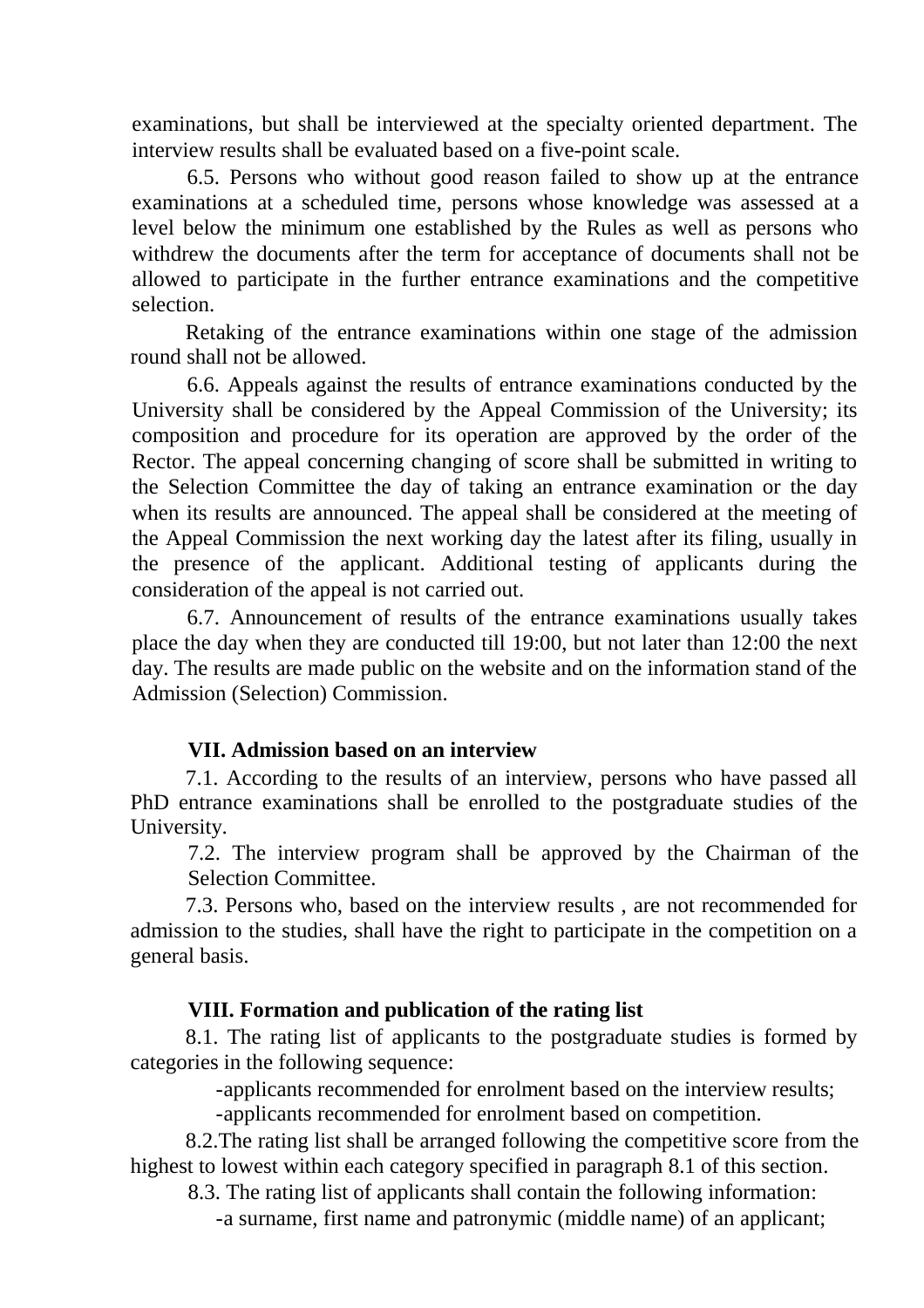-a competition score of an applicant;

-availability of grounds for enrolment based on the interview results.

8.4. The rating lists are formed by the Selection Committee and published in full on the University's website.

The list of applicants recommended for admission to the postgraduate studies shall contain the same data as the rating list of applicants, in accordance with paragraph 8.3 of the Rules. The lists of applicants recommended for admission are formed by the Selection Committee and made public on the information stand of the Selection Committee and the University's website.

These lists are updated when changes are made during the competitive selection period.

#### **IX. Providing recommendations for enrolment**

9.1. The official announcement on giving recommendations for enrolment shall be making the relevant decision public on the stands of the Selection Committee and the University's website.

To those recommended for enrolment to the postgraduate studies a message can be sent by means of electronic and mobile communication.

# **X. Order on enrolment to the postgraduate studies of the University**

10.1. Orders on enrolment to the postgraduate studies of the University are issued by the Rector on the basis of the decision of the Selection Committee and are published on information stand of the Admission (Selection) Committee and the website in the form of a list of the enrolled.

10.2. The decision of the Admissions Committee on enrolment may be cancelled by the Admission Committee in case of violations of law by an applicant in the cases provided for by section VI of the Admission Rules to higher education institution the "KROK" University in 2019.

Applicants may refuse from enrolment to the postgraduate studies, which shall be stated in an application for the Chairman of the Selection Committee. In this case, the documents that were submitted for admission to the postgraduate studies shall be returned to an applicant.

The issue of returning documents is considered the day a written application is submitted by an applicant.

10.3. The agreement with the customer for studies at the expense of individuals and legal entities is concluded after the issuance of the order on enrolment. Tuition fees shall be paid according to the agreement concluded by the parties.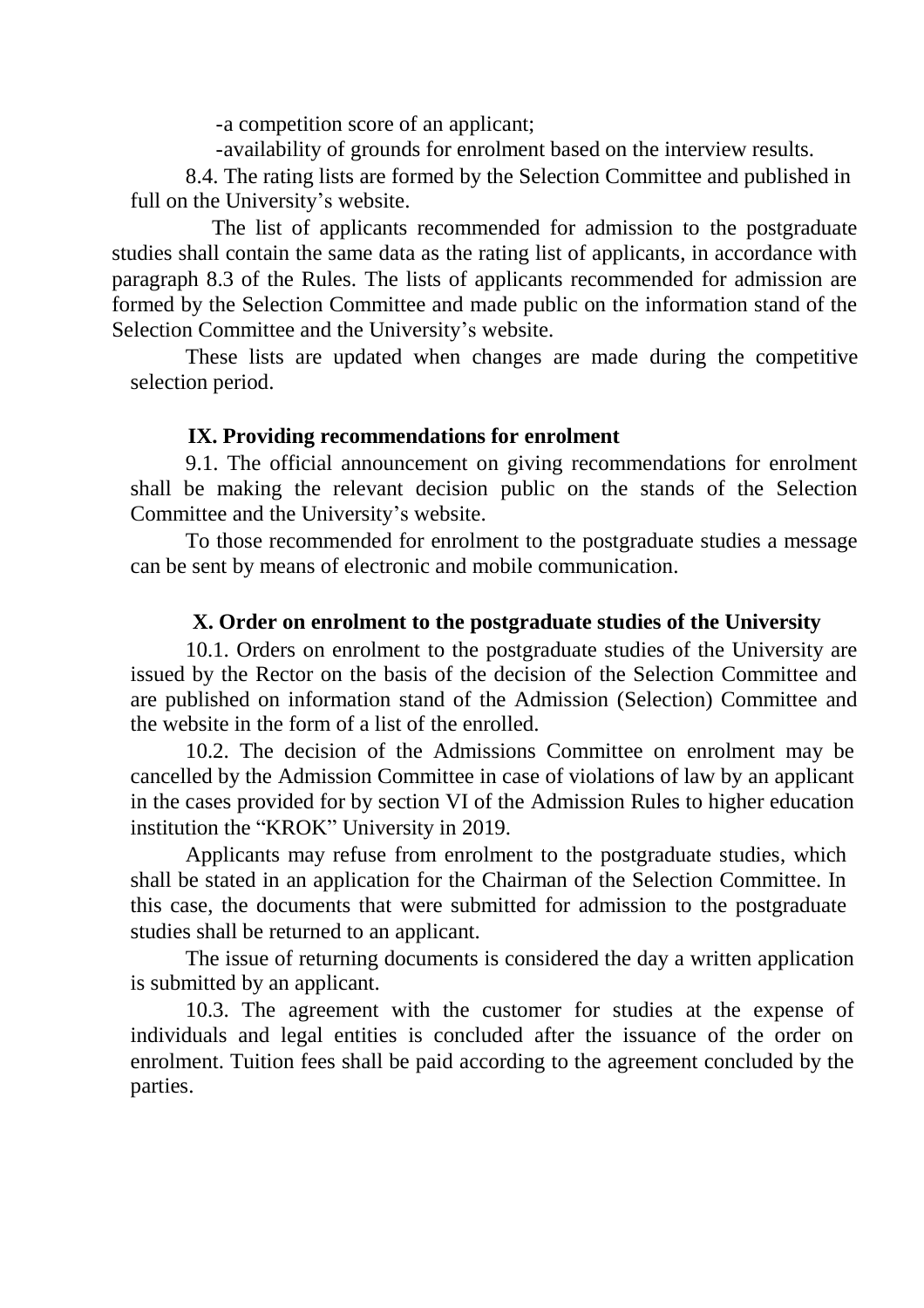# **XI. Special conditions of enrolment to the doctoral studies of the University**

11.1. The University announces the admission of applicants for the doctoral full-time studies for gaining a degree of a Doctor of Sciences (hereinafter referred to as ScD):

- 05 Social and behavioral science disciplines (*specialty 051 Economics);*

- 07 Management and administration *(specialty Management 073*);
- 08 Law *(specialty 081 Law).*

11.2. Admission to the doctoral studies shall be carried out on a competitive basis in accordance with the Rules.

11.3. Acceptance of applications and documents, entrance examinations, competitive selection and enrolment to the doctoral studies is conducted according to the following time frame enrolment:

| <b>Stages of the admission campaign</b>  |            | <b>Full-time studies</b>           |  |  |
|------------------------------------------|------------|------------------------------------|--|--|
| Acceptance of applications and           |            |                                    |  |  |
| documents:                               |            |                                    |  |  |
|                                          | Stage I:   | March 16 to April 3, 2020          |  |  |
|                                          | Stage II:  | August 10 to September 11, 2020    |  |  |
|                                          | Stage III: | November 2 to November 20, 2020    |  |  |
| Consideration of the submitted           |            |                                    |  |  |
| documents:                               |            |                                    |  |  |
|                                          | Stage I:   | April 6 to April 10, 2020          |  |  |
|                                          | Stage II:  | August 14 to September 18, 2020    |  |  |
|                                          | Stage III: | November 23 to November 27, 2020   |  |  |
| Approval of departments'                 |            |                                    |  |  |
| recommendations regarding enrolment to   |            |                                    |  |  |
| the doctoral studies by the University's |            |                                    |  |  |
| Academic Council enrolment (within):     |            |                                    |  |  |
|                                          | Stage I:   | April 13 to April 24, 2020         |  |  |
|                                          | Stage II:  | September 21 to September 25, 2020 |  |  |
|                                          | Stage III: | November 30 to December 11, 2020   |  |  |
| Terms for enrolment of applicants to the |            |                                    |  |  |
| doctoral studies enrolment (the latest)  |            |                                    |  |  |
|                                          | Stage I:   | April 30, 2020                     |  |  |
|                                          | Stage II:  | October 1, 2020                    |  |  |
|                                          | Stage III: | December 18, 2020                  |  |  |
|                                          |            |                                    |  |  |

11.4. A list of documents required for admission to the University's doctoral studies include the following: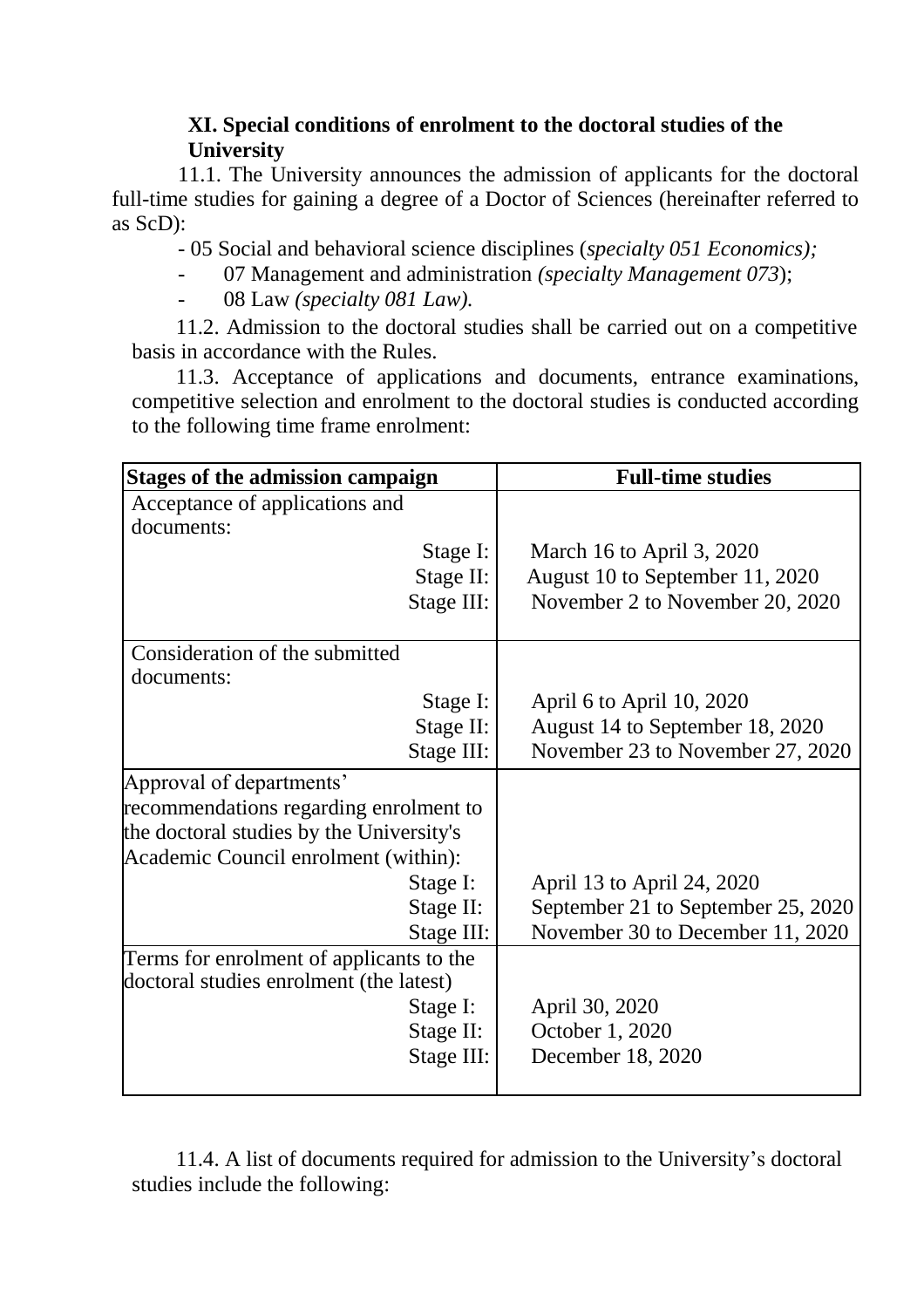a document certifying identity and citizenship (passport of a citizen of Ukraine, passport of a citizen of Ukraine for travelling abroad or other document in accordance with article 5 of the Law of Ukraine "On citizenship");

a document of state standard (the original) of the previously obtained educational degree and an addenda thereto.

- a reference letter from the employment place (if available);

- a personal form of staff accounting;
- a list of publications;

- a written description of the research activity of an applicant, produced by the person with ScD, who is a full-time scientific and pedagogical employee of the University, along with his/her consent to be a scientific consultant in case of an applicant's enrolment to the doctoral studies;

- a copy of a diploma of PhD or Candidate of Science;

- an extended proposal;

six color photos, size  $3 \times 4$  cm.

11.5. A person applying for admission to the doctoral studies who submits a diploma issued by a foreign higher education institution shall be allowed to enter the University on an equal basis with other applicants. In case of a positive decision of the Academic Council of the University on admission of such an applicant to the doctoral studies, the Academic Council of the University at the same time shall make a decision on the recognition of an applicant's diploma. In case of refusal, the Academic Council shall provide an applicant with a justified explanation of the reasons for such refusal.

11.6. Persons who haveaPhD, scientific works and publications on the selected specialties (in particular, publications in international peer-reviewed journals indexed in scientometric databases, according to the requirements for the level of scientific qualification of persons receiving scientific degrees) and those who have research results that require completion or formalization in a form of a research thesis, monograph or scientific report based on a set of publications shall be accepted to the doctoral studies.

11.7. According to the admission procedure for the doctoral studies, at least two months prior to the admission an applicant shall submit to the University Postgraduate and doctoral studies department the documents specified in paragraph 11.4 of the Rules, in particular a detailed proposal, which contains a research plan and information on the volume of research work which is necessary for the preparation of the research results before the defense. Within a month from the date of receipt of documents from all applicants, the relevant department shall hear their research reports and make a decision about enrolling of each applicant for the doctoral studies by voting and shall submit their opinions to the Academic Council of the University.

11.8. For one month the Academic Council of the University shall consider the opinions of the department for each applicant and make a decision on his/her enrolment to the doctoral studies and according to the letter-description of an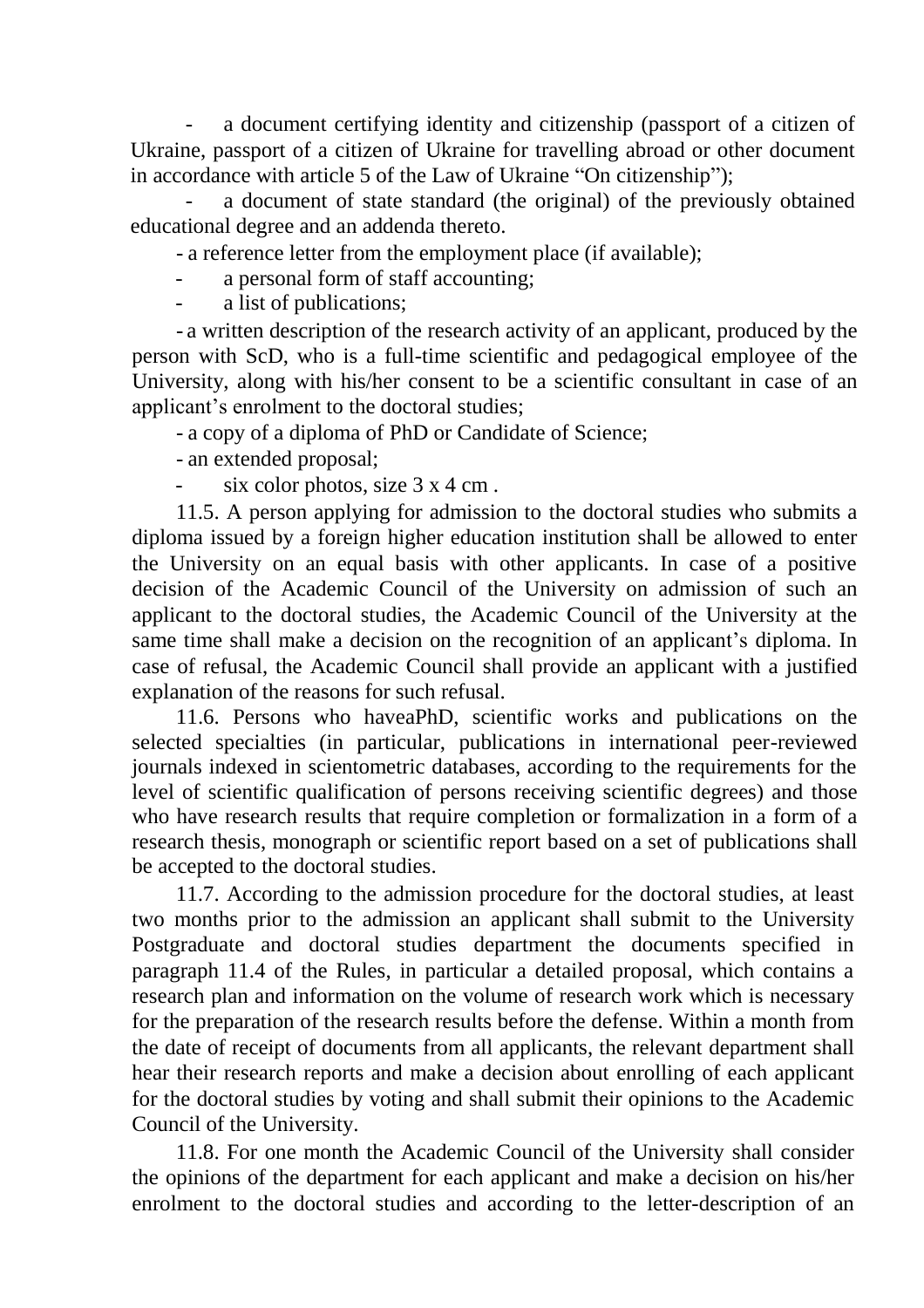applicant's research activity shall assign a scientific consultant to a doctoral student from full-time scientific and teaching or scientific staff of the University who has a ScD in the relevant specialty. The decision of the Academic Council shall be approved and executed by the order of the Rector of the University.

## **XII. Special conditions of admission and the postgraduate/doctoral studies for citizens of other states and stateless persons**

12.1. Admission of citizens of other states and stateless persons to higher education institutions is carried out in accordance with the Laws of Ukraine "On Higher Education", "On the legal status of foreigners and stateless persons", "On foreign Ukrainians", "On refugees and persons in need of complementary or temporary protection", order of the President of Ukraine dated June 3, 1994 No271 "On Measures of Development of Economic Cooperation of Regions of Ukraine with adjacent regions of the Republic of Belarus and Administrative and Territorial Units of the Republic of Moldova", to decrees of the Cabinet of Ministers of Ukraine dated February 26, 1993 No. 136 "On Training of Foreign Citizens in Ukraine", dated September 11, 2013 No. 684 "Some Issues of Selection of International Students and Stateless Persons for Training, order of the Ministry of Education and Science of Ukraine dated November 1, 2013 No. 1541 "Some Issues of Arrangement of Selection and Training (Internship) of International Students and Stateless Persons", registered in the Ministry of Justice of Ukraine on November 25, 2013 under No. 2004/24536 (as amended by the decree of the Ministry of Education and Science of Ukraine dated December 11, 2015 No1272).

12.2. Citizens of other states and stateless persons (hereinafter referred to as foreigners) may receive higher education at the expense of individuals (legal entities), unless otherwise is set forth by international treaties of Ukraine, consent for them to be bound issued by the Verkhovna Rada of Ukraine, legislation or agreements between higher education institutions about international academic mobility.

12.3. For admission to the University, a foreigner shall personally submit an application on paper to the relevant structural unit.

Along with an application a foreigner shall submit:

1) a document (the original and its copy) of previously acquired education (educational qualification) level on the basis of which the entry is realized;

2) an addenda (the original and copy) of previously acquired education (educational qualification) level on the basis of which the entry is realized (if any);

3) the original and a copy of the document, which contains information about the content of the curriculum for the previous degree (level) of higher education, credits received, duration of the training and academic performance in academic disciplines (in case of unavailability of this information in an addenda to the document on education) when carrying out admission to a Master's degree or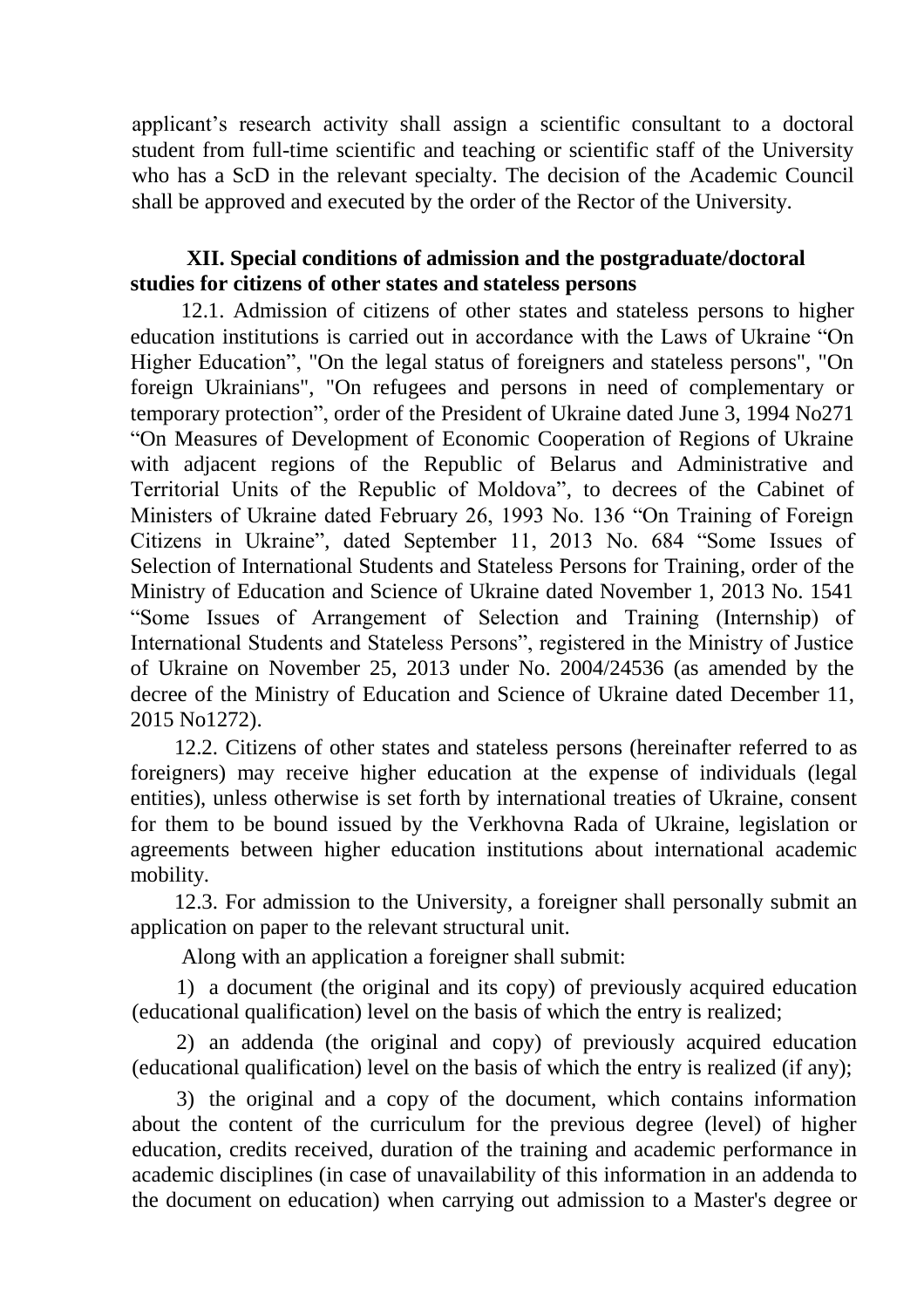the postgraduate education, if the absence of such information makes it impossible to recognize the qualification on the basis of the document;

4) a copy of international passport or identity document of a stateless person;

5) medical insurance policy, unless otherwise is provided by international treaties of Ukraine;

6) 10 photos, size 30 x 40 mm;

The documents referred to in subparagraphs 1-4 of this paragraph shall be translated into Ukrainian with a notarized translation.

The documents referred to in subparagraphs 1-3 of this paragraph shall be certified in the country of their issue in a manner that is officially used in this country for such certificates, and legalized by the relevant foreign institution of Ukraine, unless otherwise provided by international treaties of Ukraine.

The application and documents specified in this paragraph shall be stored in the personal files of applicants / students.

The procedure of recognition and establishment of equivalence of such Documents, which must be initiated by the owner of the documents within the first month of studies at the University (establishment of equivalence), is mandatory for the documents supporting the receipt of educational degrees in foreign educational institutions and/or covering periods of studies. Recognition (establishment of equivalence) of documents for the purpose of continuing education is carried out by the University at the beginning of the second semester of the first year of study.

12.4. Foreigners and stateless persons shall be enrolled to the postgraduate studies of the University on the basis of the results of entrance examinations in the prescribed manner and on the basis of the contract.

12.5. Foreigners may be enrolled to the postgraduate (doctoral) studies of the University during the year based on the results of evaluation / review of the documents submitted in accordance with the Procedure for selection and training of foreigners and stateless persons, approved by the order of the Ministry of Education and Science of Ukraine dated November 1, 2013 No. 1541 "Some Issues of Arrangement of Selection and Training (Internship) of International Students and Stateless Persons", registered in the Ministry of Justice of Ukraine on November 25, 2013 under No. 2004/24536, and interviews related to selected subjects and the language of studies.

# **XIII. Ensuring openness and transparency during admission to the postgraduate and doctoral studies**

13.1. Ensuring openness and transparency when conducting admission to the postgraduate and doctoral studies of the University is carried out in accordance with section XIV of the Admission Rules to the "KROK" University in 2019.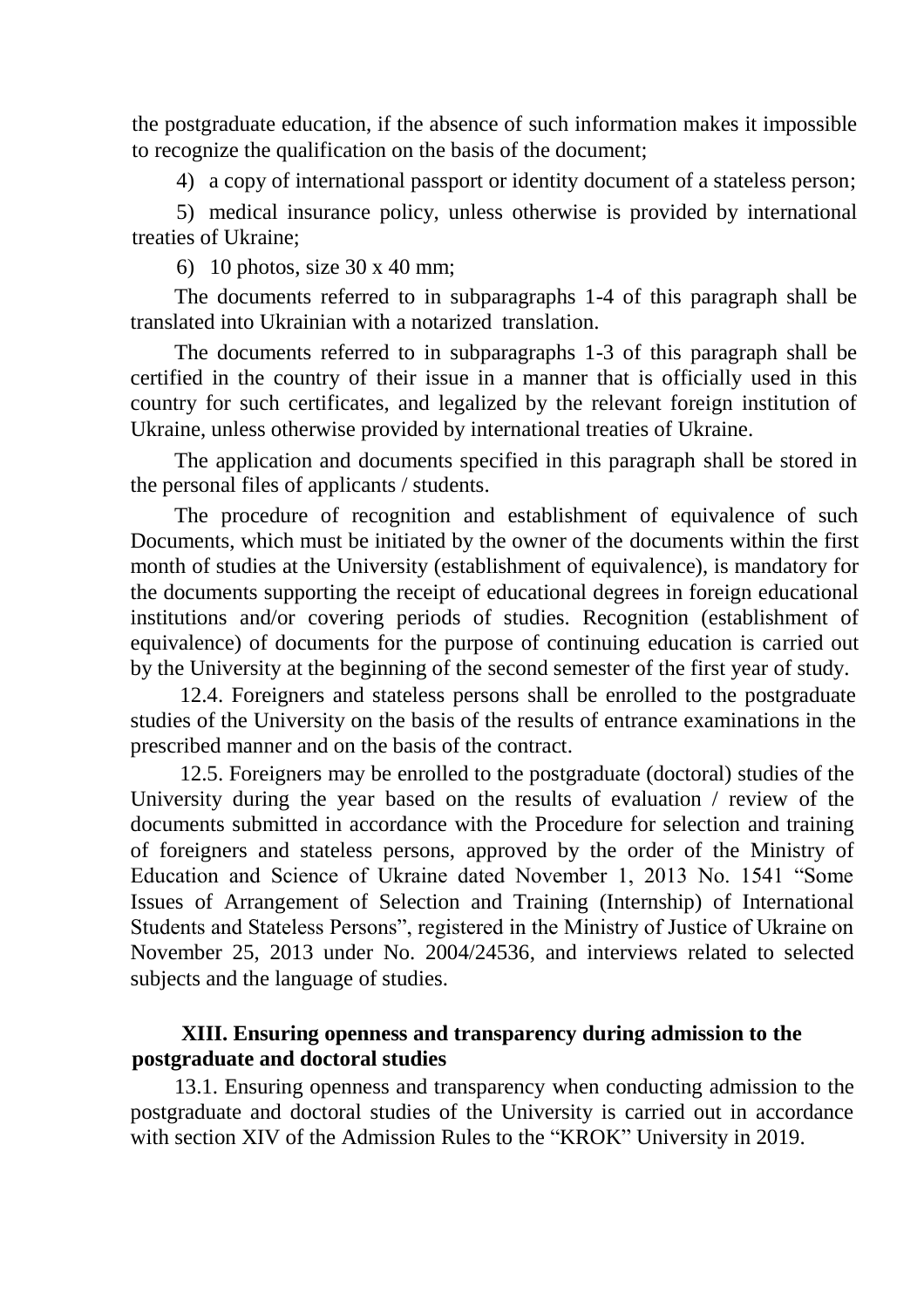#### **Guidelines for**

# **research proposals for applicants to the postgraduate and doctoral studies of the "KROK" University**

#### **1. General Provisions**

In accordance with the Procedure of the preparation of applicants for PhD and ScD degrees in higher education (scientific) institutions, adopted by the Resolution of the Cabinet of Ministers of Ukraine dated March 23, 2016 No261, the Regulation on the preparation of applicants for PhD and ScD degrees in in the "KROK" University, approved by the Academic Council of the University (Protocol No1 dated October 18, 2018), when entering the University's postgraduate and doctoral studies applicants shall submit a research proposal which should reflect a main idea, a tentative research plan and/or and information on the volume of research work which is necessary for the preparation of the research results before the defense.

A research proposal is the author's text of up to 5 pages (not including the title page), which is not a report, but a summary of research ideas on understanding and prospects of the selected research problems. A research proposal cannot be an extended abstract of the defended Master's thesis (PhD thesis).

The presented research proposal shall not necessarily become the subject of dissertation research in this wording if an applicant is admitted to the postgraduate (doctoral) studies. With this document an applicant must demonstrate his/her ability to think heuristically, rationally and creatively. A research proposal must prove an applicant's scientific knowledge, understanding of the content of the chosen research problem, knowledge of the methodology of the research work.

A research proposal shall reveal the content of the chosen topic, set grounds for the relevance of the scientific problem and the methodology of its research, outline the main tasks and possible ways to solve them, define the object and subject of the study, reflect the expected scientific novelty, propose its structure, provide information about the research achievements of an applicant, in particular, his/her publications.

The research proposal will be evaluated according to the criteria of scientific novelty, validity and relevance of the chosen research topic, the extent to which the research has been developed.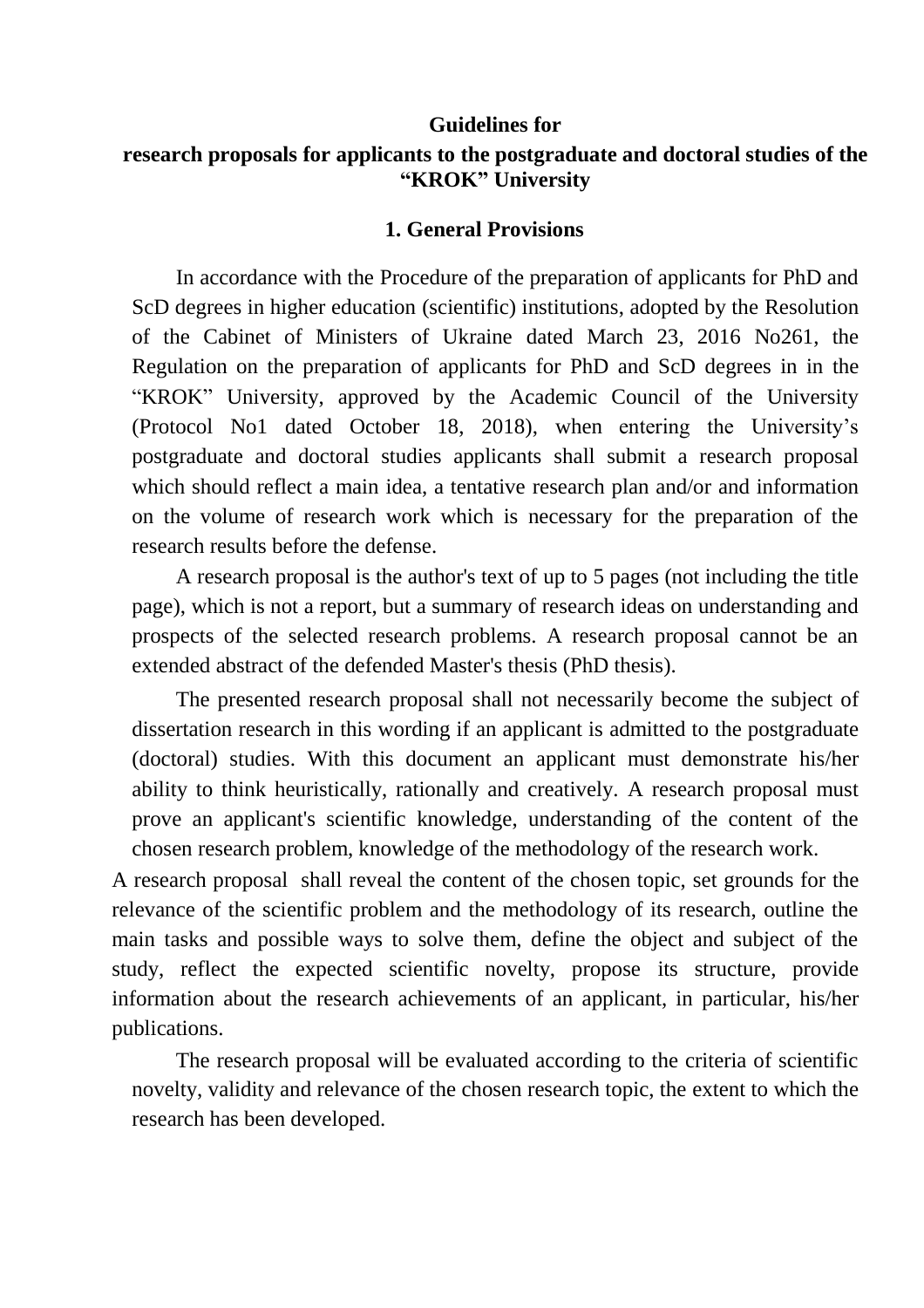#### **2. Requirements for the execution of a research proposal**

The volume of a research proposal is 1,200 words in Ukrainian or English (5 A4 pages of printed text). A research proposal shall be made as an electronic document in rtf format (file name: RP\_*Lats name*), line spacing – 1.5, paragraph indent – 1.25 cm, paper 2 cm, page numbering – margins around the perimeter of the page, page numbering – at the top right, Times New Roman font, size 14.

A research proposal should have a title page (see Annexes 1 and 2); it shall be submitted to the Selection Committee of the University according to the procedure prescribed by the Admission Rules to the "KROK" University.

#### **3. Indicative structure of the research proposal**

The recommended structure of a research proposal should be as follows:

*1. Information about a researcher.* This paragraph should specify a full name of the person who enters the postgraduate / doctoral studies, information about publications, experience in participation in research publications, contacts (phone, e-mail), etc.

*2. Research topic.* A research topic of an applicant to the postgraduate studies should correspond to the areas of a PhD thesis defined by an educational and scientific curriculum of the University's postgraduate studies.

A research topic of an applicant to the doctoral studies shall be initiated by an applicant, considering its relevance, correspondence to the specialty, consistency with the research publications performed by the University's departments.

*3. Entry.* An introduction should contain the wording of the object and subject of the research, the assessment of the extent to which the problem has been developed/studied, a brief justification of the relevance of the study. An introduction should convincingly demonstrate that research indeed will lead to gaining fundamentally new scientific results and its clauses will have practical significance.

*4. Purpose and objectives of the research.* This section clearly should set out the goals and objectives of the proposed research. The topic, objective, object, subject and tasks of the research should be logically interrelated.

*5. Research methodology.* In addition to general research and special methods, as well as tools that are planned to be used when implementing the research this paragraph, if necessary, can set out justified approaches to the formation of a sample of the research, ethical principles of the research and so on.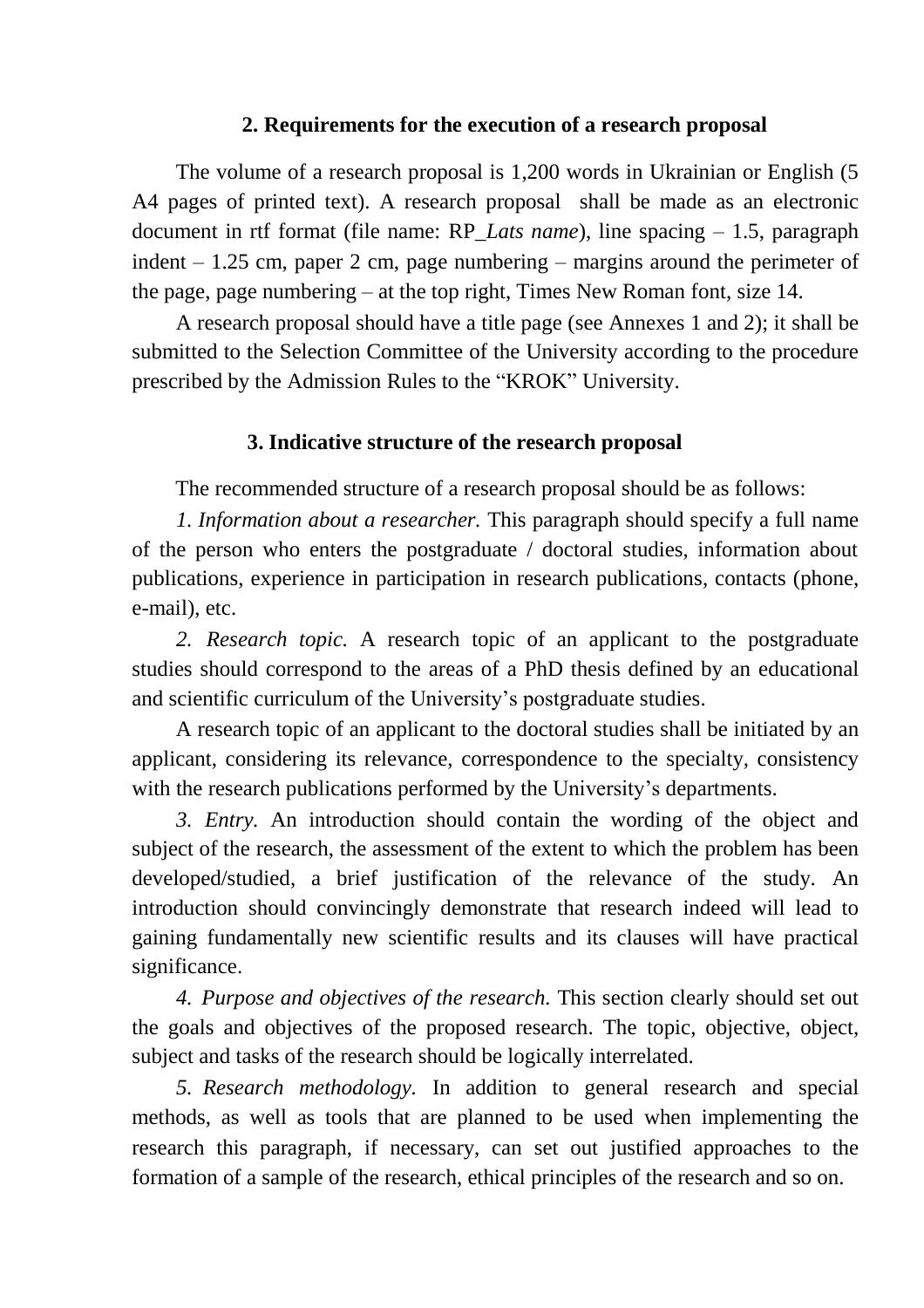*6. Expected scientific results and their practical significance.* This section should describe the expected scientific results of the proposed research, their possible practical application, and the steps necessary to ensure that the results of the research have become noticed and applied by those entities (institutions, economic entities) where they can be potentially useful.

*7. List of references.* A list of sources of information and data used in the preparation of the author's research proposal of an applicant to the postgraduate/doctoral studies.

#### **4. Presentation of a research proposal**

A presentation of a research proposal consists of the following:

- a report of an applicant to the postgraduate/doctoral studies;
- answers to questions raised.

A report should consist of three meaningful parts, which in terms of their content should correspond to an introduction, main part and expected conclusions of the research. An introduction of the report justifies the relevance of the topic, formulates the object, subject, objectives and tasks of the research. The main part, first of all, reveals the subject matter, methodology and specifics of the organization and conduct of scientific research. The conclusions provide the main results of the research, as well as prospects for their practical use.

A report on the presented research proposal can be accompanied by a demonstration of slides made using the Microsoft PowerPoint software product. Each slide should be formed clearly, concisely and should not contain ambiguous wording.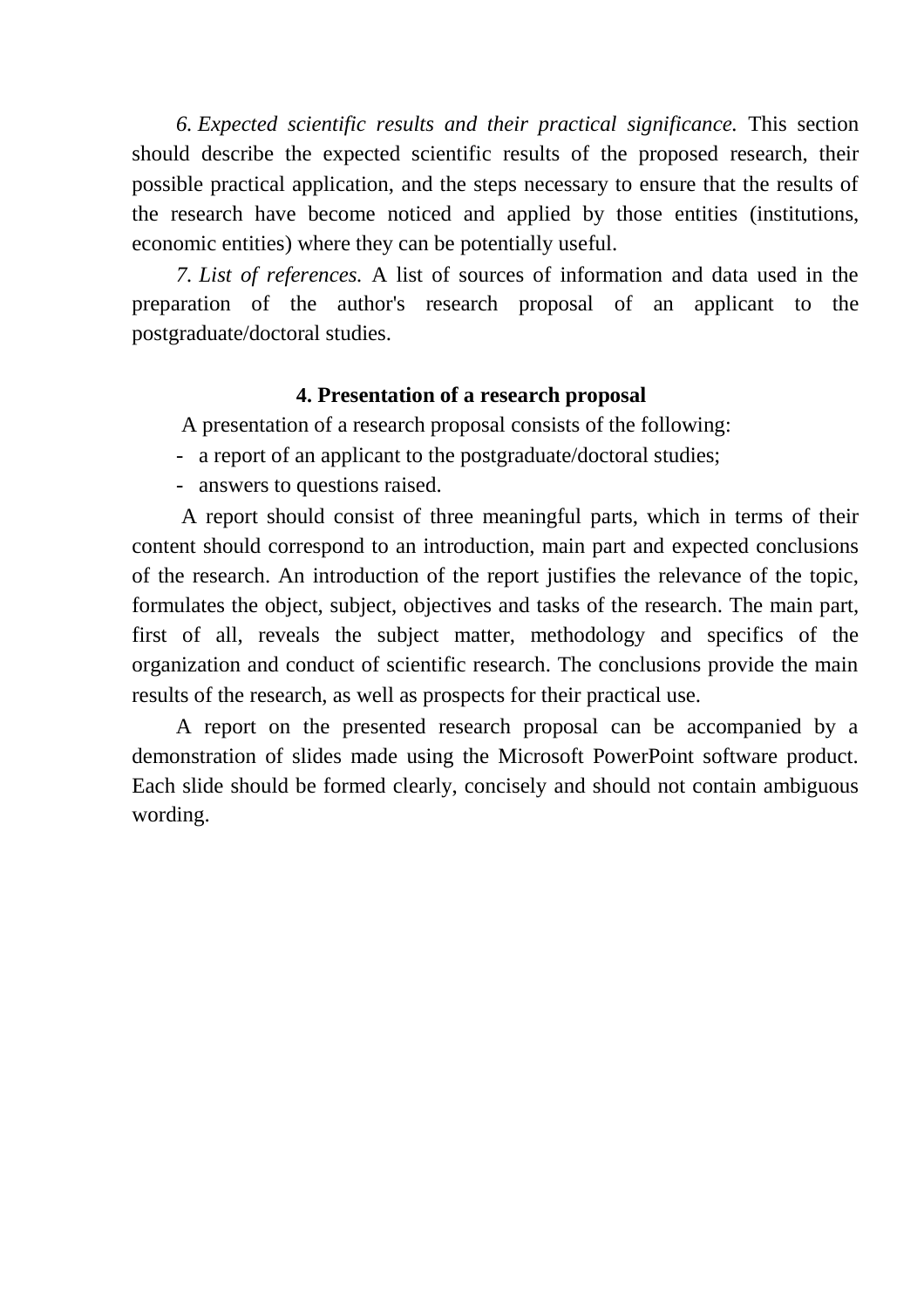*Addition 1*

## "KROK" UNIVERSITY

Department \_

(Department name)

# **Research proposal**

under the PhD program in the specialty

\_\_\_\_\_\_\_\_\_\_\_\_\_\_\_\_\_\_\_\_\_\_\_\_\_\_\_\_\_\_\_\_\_\_\_\_\_\_\_\_\_\_\_\_\_\_\_\_\_\_\_ (code and specialty name)

\_\_\_\_\_\_\_\_\_\_\_\_\_\_\_\_\_\_\_\_\_\_\_\_\_\_\_\_\_\_\_\_\_\_\_\_\_\_\_\_\_\_\_\_\_\_\_\_\_\_\_ (topic of a research proposal)

Applicant to the postgraduate studies:

\_\_\_\_\_\_\_\_\_\_\_\_\_\_\_\_\_\_\_\_\_\_\_\_\_\_\_\_\_\_\_\_\_\_\_ (full name)

> \_\_\_\_\_\_\_\_\_\_\_\_\_\_\_\_\_\_\_\_\_\_\_\_\_ (signature)

*Submitted to the Department of the postgraduate and doctoral studies:*

\_\_\_\_\_\_\_\_\_\_\_\_\_\_\_\_\_\_\_\_\_\_\_\_\_\_\_\_\_\_\_\_\_\_\_\_\_\_\_\_\_

(date and signature of responsible person)

**Kyiv – 2020**